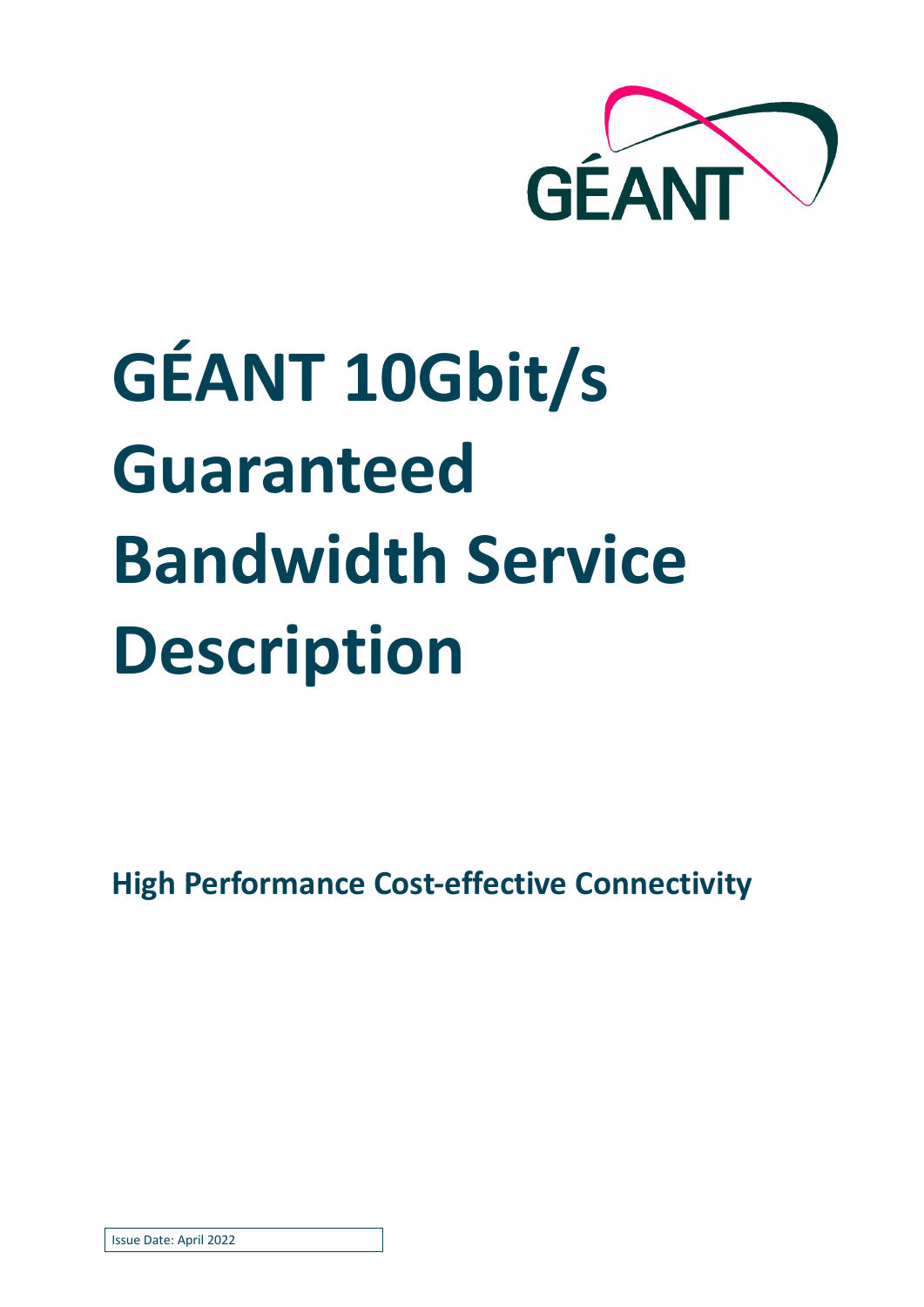

### **GÉANT Guaranteed Bandwidth Service**

#### **Overview**

GÉANT Guaranteed Bandwidth Service is offered on the GÉANT network to all GÉANT National Research and Education Networks (NRENs). The service allows NRENs to request point-to-point IP MPLS services between end points at GÉANT European points-of-presence (PoPs. The NRENs then provide onward connectivity within their regional network to the required destinations.

GÉANT Guaranteed Bandwidth Service is built on common infrastructure but appears to its private users to be dedicated to that user's needs. This combines the privacy and availability advantages of a private circuit with the cost efficiency of a shared network. This service is very useful for projects with participants in multiple locations who wish to cooperate as if they were operating over the same local network.

Multi-national circuits are typically expensive, have long lead times for delivery and tie the user into lengthy service contracts. The GÉANT Guaranteed Bandwidth Service enables user access to point-to-point IP/MPLS services at 10Gbps across an existing, pre-provisioned network that is quick to configure.

Although built on common infrastructure, GÉANT Guaranteed Bandwidth Service looks like a dedicated service to users. This combines the privacy and availability advantages of a private circuit with the efficiency gains of a shared network.

*Flexible*: Point-to-Point (PoP-to-PoP) IP/MPLS capacity delivered at 10Gbps included in the GÉANT IP subscription.

*Extended footprint*: Available to all GÉANT NRENs

**Dependable**: Service supported by the GÉANT Backbone service.

*Reliable***:** Resilience options offering up to 99.999% availability.

**Cost effective**: No additional ongoing cost to setup a point-to-point circuit with the standard GÉANT Guaranteed Bandwidth Service subscription. (Interface charges will apply)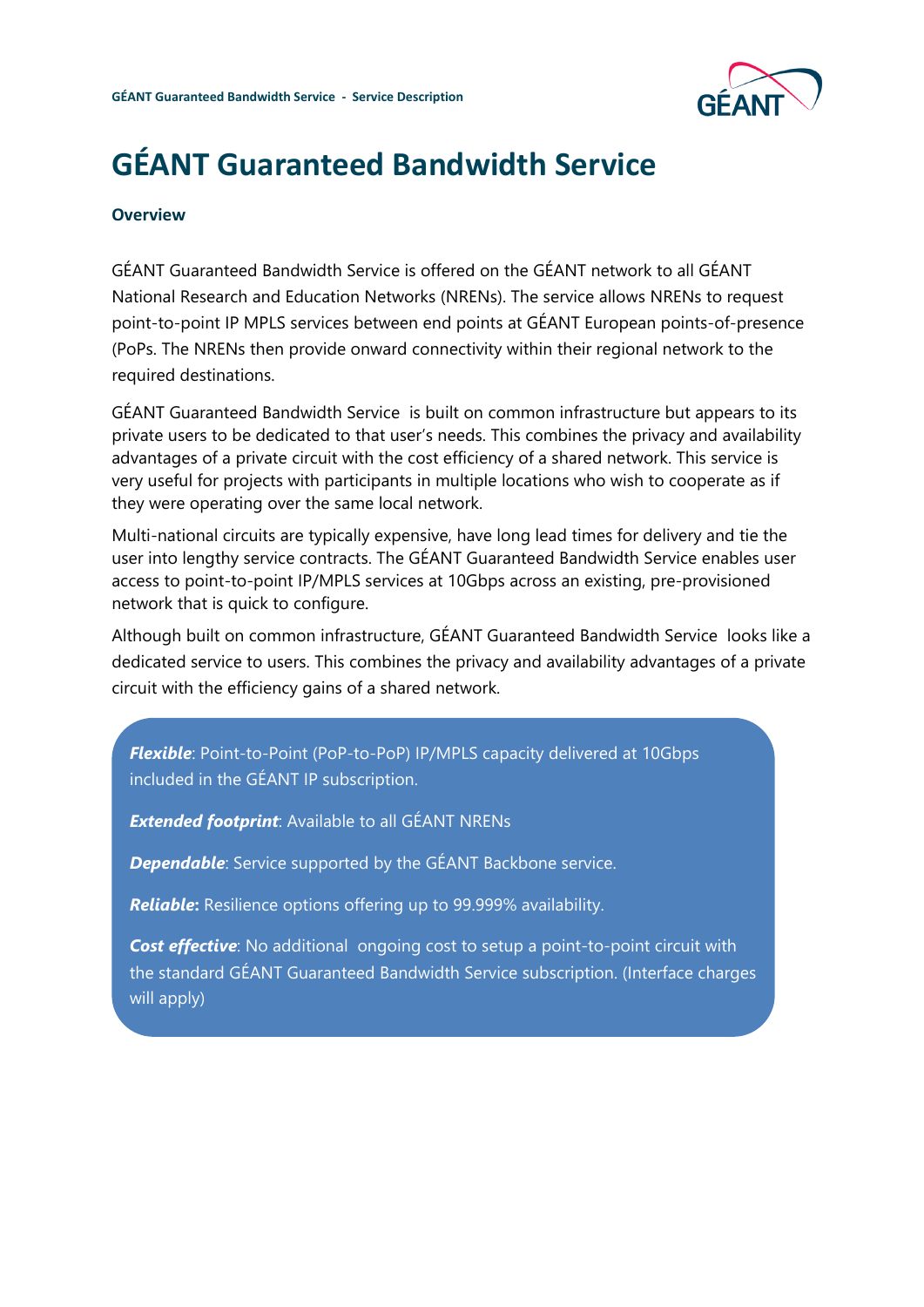

## **GÉANT Guaranteed Bandwidth Service - Service Description**

#### **Technical Description of the Service**

#### **Infrastructure**

GÉANT Guaranteed Bandwidth Service offers point-to-point Layer 3 connectivity across the GÉANT IP/MPLS interfaces. It is delivered over dedicated IP interfaces. The GÉANT 10G Guaranteed Bandwidth Service (10G GBS) is delivered on our Juniper MX IP/MPLS backbone platform, provisioned as RSVP-TE label-switched paths (LSPs).

Use of RSVP-TE allows for explicit routing of the circuit's path.

#### **Bandwidth Guarantee:**

LSPs are assigned to a 'strict-high' priority CoS queue. This queue is for exclusive use of this service type, and ensure minimal latency and jitter (~3.5uS) as 'strict-high' traffic is always served first.

No more than 40% of any link's capacity will carry 'strict-high' traffic; this capacity planning policy ensures a reliably performant service with no possibility of contention in 'strict-high' queue, and no adverse impact to other traffic classes.

#### **Implementation**

The GÉANT Guaranteed Bandwidth Service appears as a layer 2 point-to-point connection which NRENs have the option to further extend all the way to their users at the local campuses using their own equipment and services.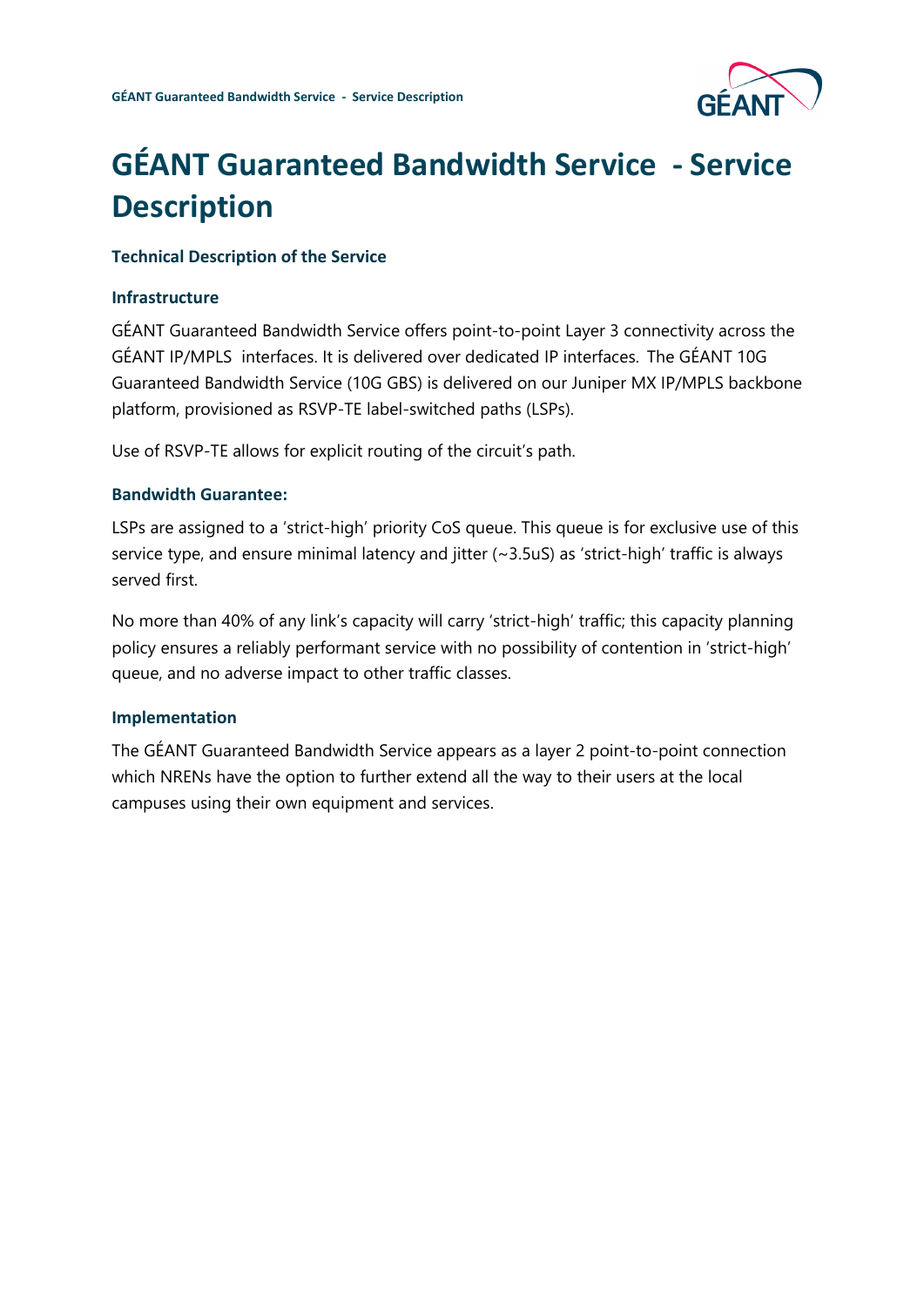

#### **Figure 1: Labelled-Switched Paths supporting the GÉANT Guaranteed Bandwidth Service**

In the GÉANT backbone, the service is supported by Labelled-Switched Paths (LSPs), ensuring resilience across the entire GÉANT footprint.

#### **Demarcation Points**

The management demarcation point between GÉANT and the NREN is a port on the Optical Distribution Frame (ODF) rack.

The exact port will be specified at the time of the connection. The responsibility of the GÉANT Operations Centre (OC) ends at the declared demarcation point, patching beyond that point is the responsibility of the ordering NREN.

#### **Protection:**

10G GBS services all have a STRICT primary path. If any link on the primary path fails, then There are two pre-defined service options: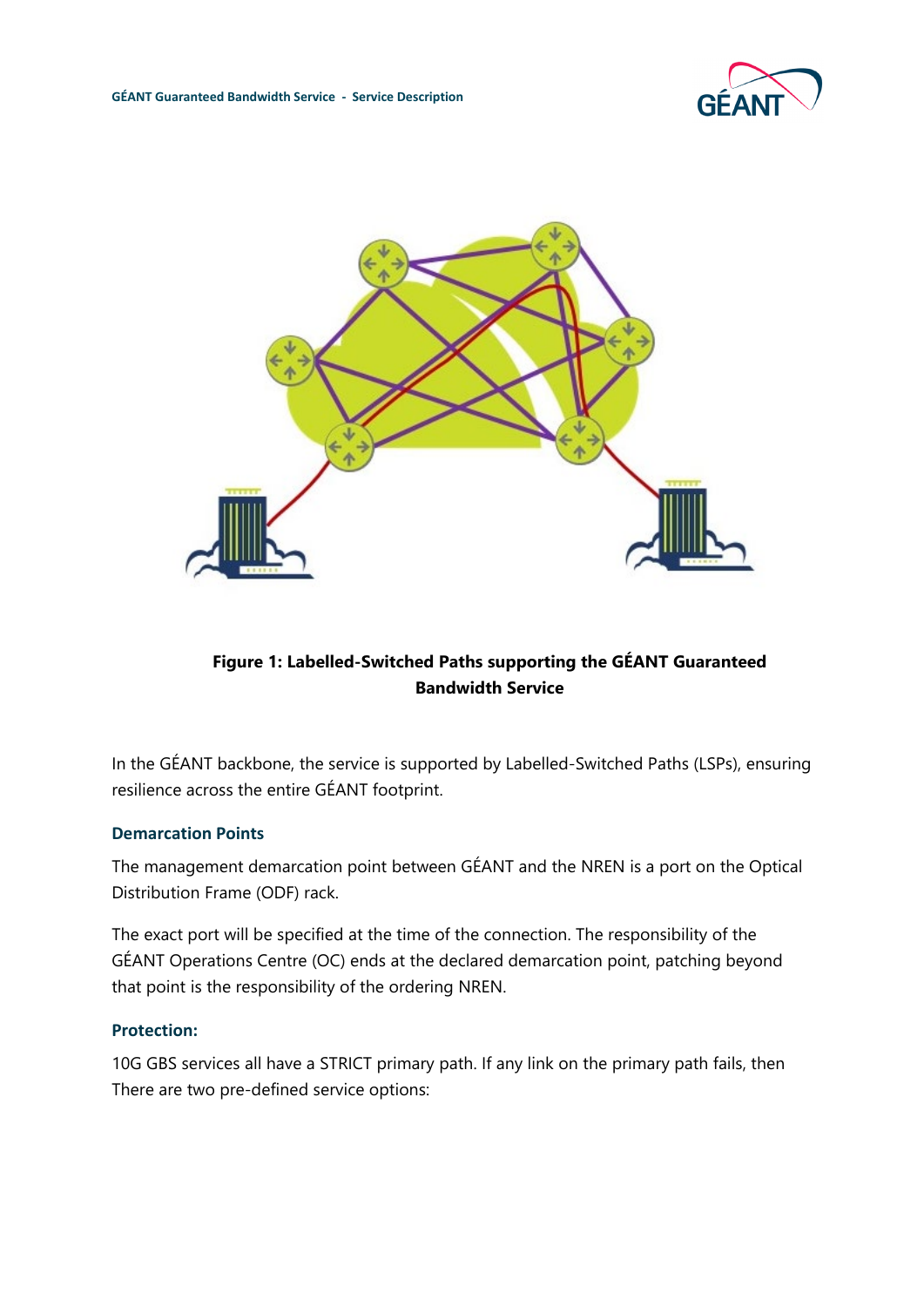

(1) Protected circuit - A strict primary path is defined, and a failure anywhere along the path will cause the circuit to go down. The path can be determined and agreed with GEANT Operations during the ordering process. Bandwidth is guaranteed, latency and jitter are deterministic. A loose secondary path is defined, and the circuit will re-route to this path if the primary fails. The secondary path is pre-signalled for fast failover. The secondary path follows IGP and will itself re-route upon further failures. The secondary path is only used during failure of the primary path – be it due to maintenance or incident – and the circuit will always revert to the primary path when it is restored; the secondary path is a 'best effort' feature of the service.

(2) Unprotected circuit – This option is available if it is more desirable for the service to fail than follow a secondary path.

1+1 – not offered; however users may order two services and use them to effect 1+1 redundancy – separate network paths, and redundant client interfaces.

#### **Service options:**

10 GE LAN-PHY Ethernet presentation is offered, on dedicated interfaces only; not available on AP interfaces.

#### **SLA – Lead Time:**

All 10G GBS services will be on DEDICATED 10 GE interfaces only, therefore lead time is up to 10 weeks.

## **Service-Level Target**

#### **Availability Target**

GÉANT Guaranteed Bandwidth Service is delivered over the highly resilient IP network, and as such, offers extremely high availability:

The GÉANT Guaranteed Bandwidth Service is considered unavailable when the point-topoint virtual connection is not able to transit traffic because of an outage on the GÉANT backbone.

#### **Time to Fix a Fault and Time to Respond Target**

The Time to Fix a Fault applies only to hardware issues in the GÉANT backbone.

The GÉANT Operations Centre (OC) provides 24×7 support throughout the year. Notifications are issued to the partner experiencing the incident within 15 minutes of incident detection by the central monitoring system.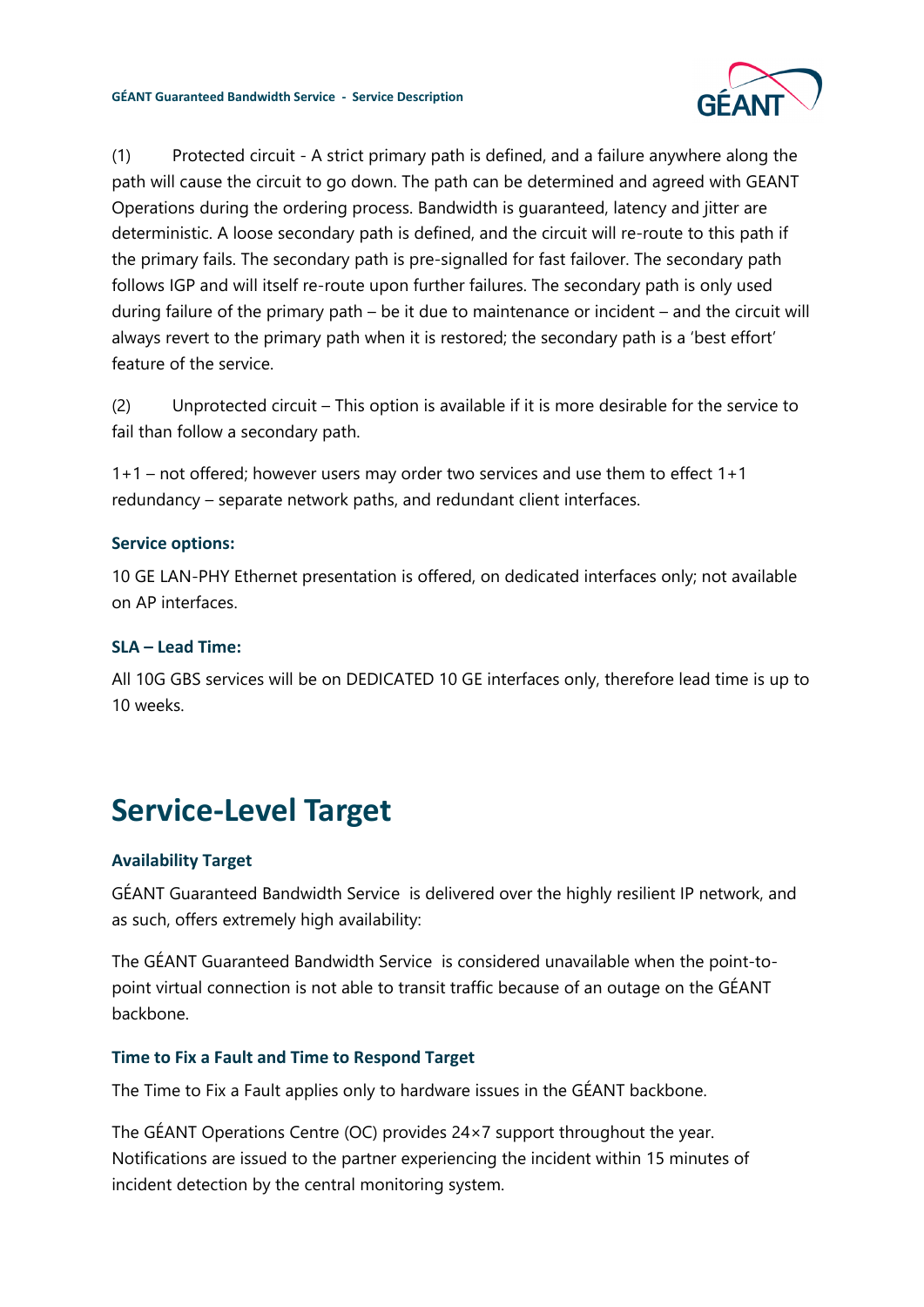

Please refer the GÉANT Service Level Target documentation on the GÉANT Partner Portal for more information.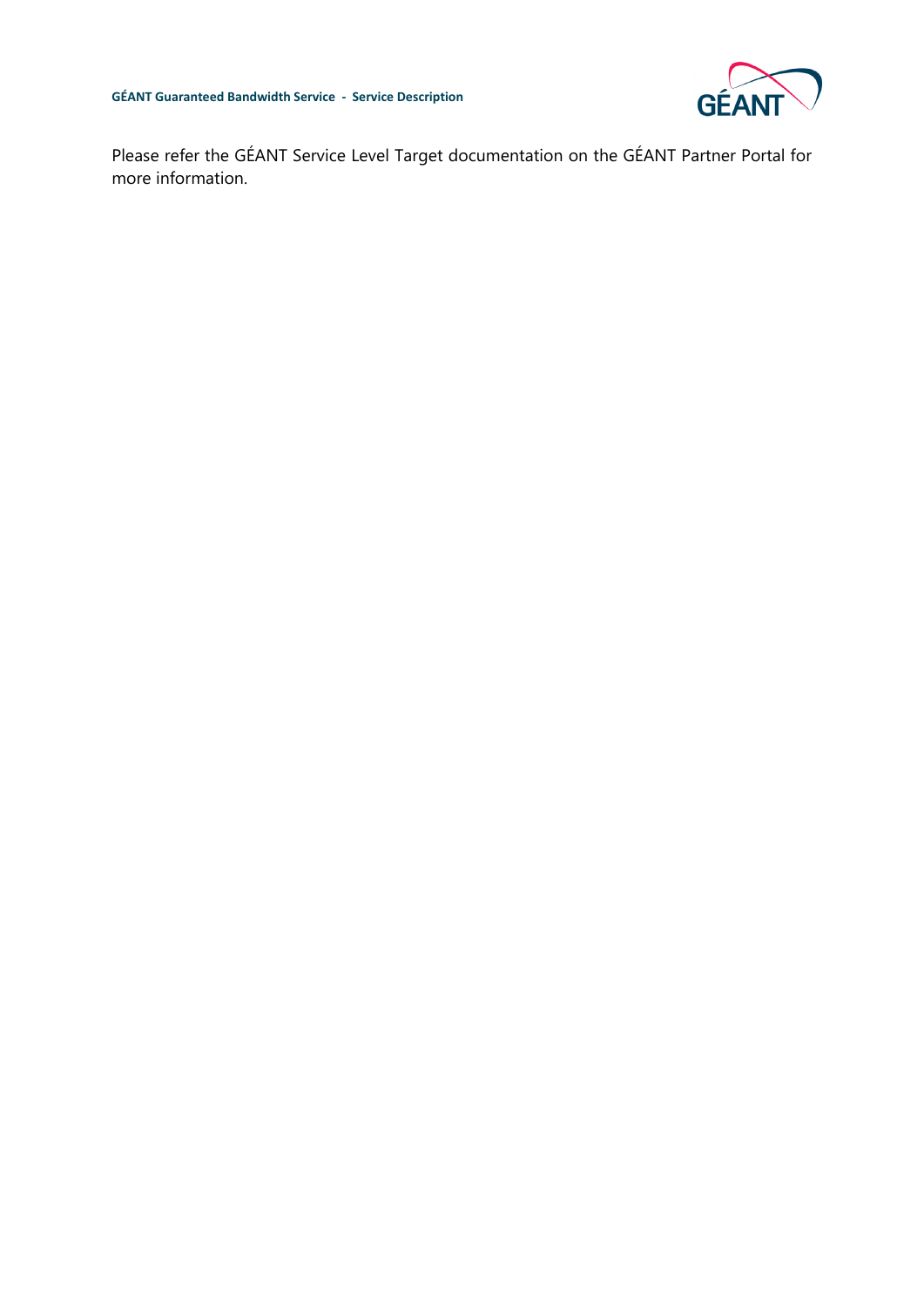

## **Request procedure, service implementation and delivery time**

#### **Requesting additional GÉANT Access Capacity**

In order for an NREN to subscribe to its GÉANT Guaranteed Bandwidth Service, the NREN should contact Partner Relations.

#### **Service Implementation and Delivery Time**

Please refer the GÉANT Service Level Target documentation on the GÉANT Partner Portal for more information.

## **Pricing**

GÉANT Guaranteed Bandwidth Service is available for all GÉANT NRENs wishing to use it

For more information, contact the GÉANT Partner Relations Team at: [partner.relations@geant.o](mailto:partner.relations@geant.)rg.

| <b>Service</b>                                                                      | <b>Price</b>                                               |
|-------------------------------------------------------------------------------------|------------------------------------------------------------|
| <b>GÉANT Guaranteed</b><br><b>Bandwidth Service</b><br>delivered on a new interface | Interface prices are available on the GÉANT Partner Portal |